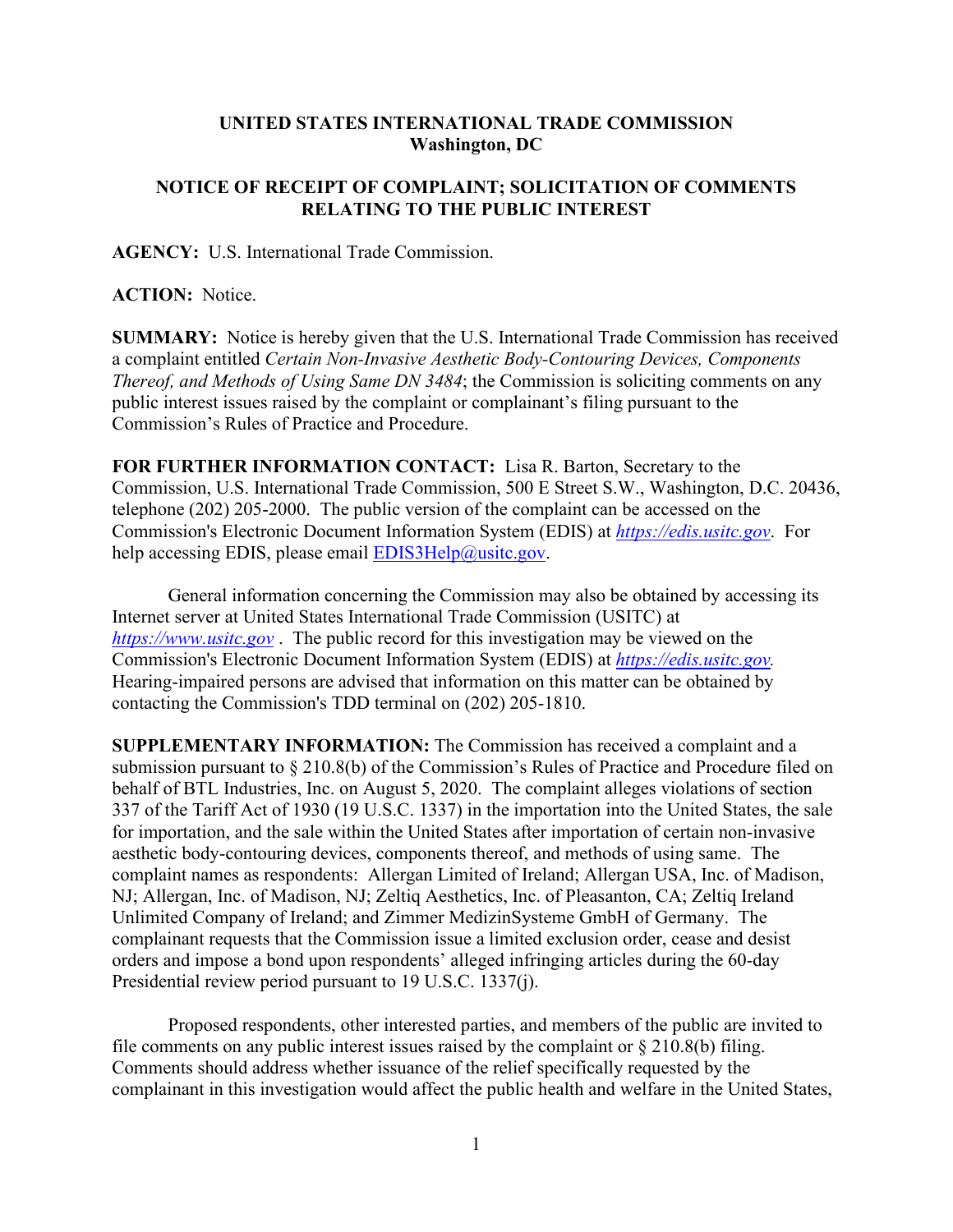competitive conditions in the United States economy, the production of like or directly competitive articles in the United States, or United States consumers.

In particular, the Commission is interested in comments that:

- (i) explain how the articles potentially subject to the requested remedial orders are used in the United States;
- (ii) identify any public health, safety, or welfare concerns in the United States relating to the requested remedial orders;
- (iii) identify like or directly competitive articles that complainant, its licensees, or third parties make in the United States which could replace the subject articles if they were to be excluded;
- (iv) indicate whether complainant, complainant's licensees, and/or third party suppliers have the capacity to replace the volume of articles potentially subject to the requested exclusion order and/or a cease and desist order within a commercially reasonable time; and
- (v) explain how the requested remedial orders would impact United States consumers.

Written submissions on the public interest must be filed no later than by close of business, eight calendar days after the date of publication of this notice in the Federal Register. There will be further opportunities for comment on the public interest after the issuance of any final initial determination in this investigation. Any written submissions on other issues must also be filed by no later than the close of business, eight calendar days after publication of this notice in the Federal Register. Complainant may file replies to any written submissions no later than three calendar days after the date on which any initial submissions were due. Any submissions and replies filed in response to this Notice are limited to five (5) pages in length, inclusive of attachments.

Persons filing written submissions must file the original document electronically on or before the deadlines stated above. Submissions should refer to the docket number ("Docket No. 3475") in a prominent place on the cover page and/or the first page. (*See* Handbook for Electronic Filing Procedures, [Electronic Filing Procedures](https://www.usitc.gov/documents/handbook_on_filing_procedures.pdf)<sup>[1](#page-1-0)</sup>). Please note the Secretary's Office will accept only electronic filings during this time. Filings must be made through the Commission's Electronic Document Information System (EDIS, *[https://edis.usitc.gov](https://edis.usitc.gov/)*.) No inperson paper-based filings or paper copies of any electronic filings will be accepted until further notice. Persons with questions regarding filing should contact the Secretary a[tEDIS3Help@usitc.gov.](mailto:EDIS3Help@usitc.gov)

<span id="page-1-0"></span><sup>1</sup> Handbook for Electronic Filing Procedures: *[https://www.usitc.gov/documents/handbook\\_on\\_filing\\_procedures.pdf](https://www.usitc.gov/documents/handbook_on_filing_procedures.pdf)*